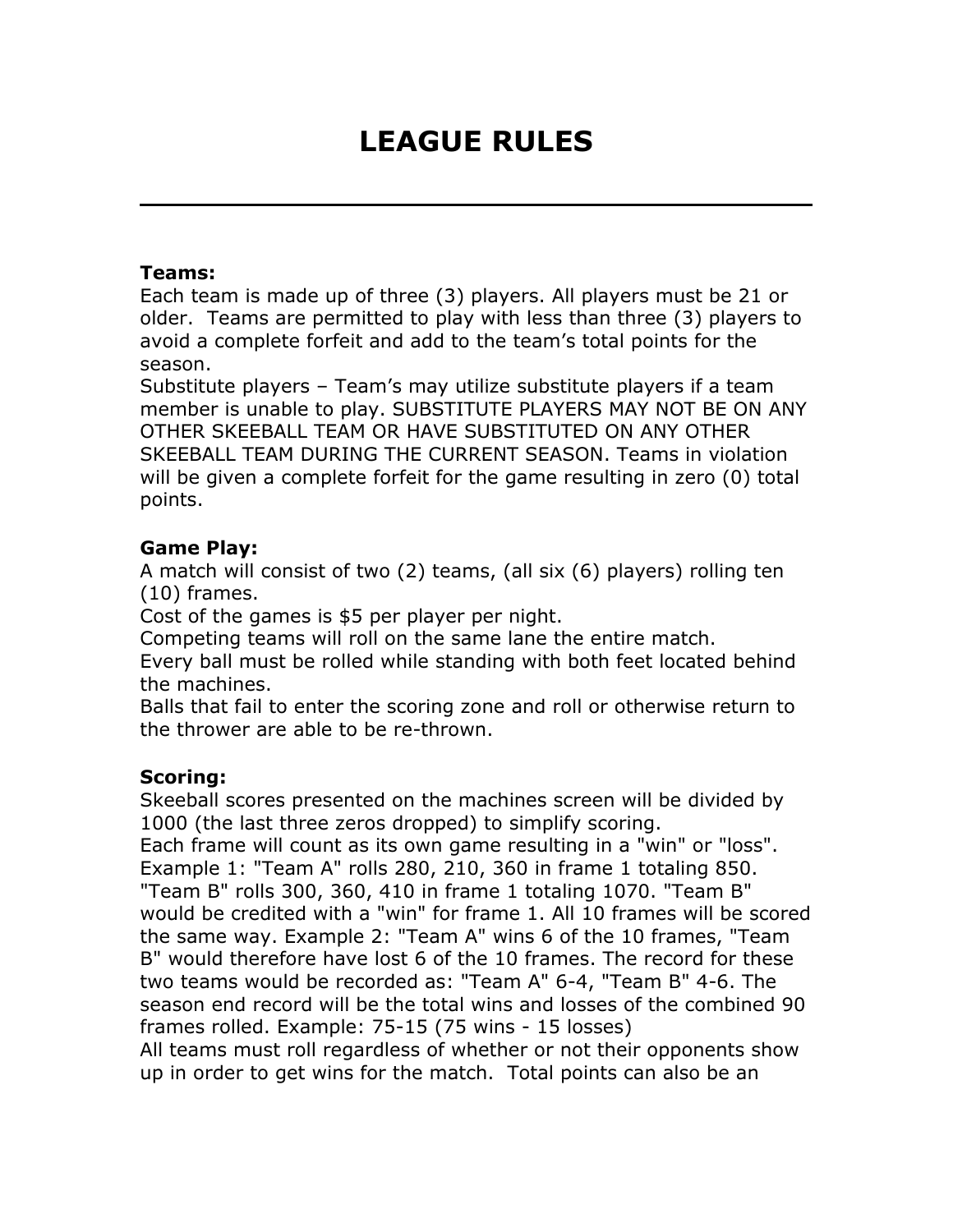important factor in determining which teams qualify for the tournament.

### **Ghost Teams:**

Locations that registered an odd number of teams will need to "play" an invisible Ghost Team. To win a frame against a Ghost Team, your team will need to score better than 660 (the current predefined score for Ghost Teams) for that frame.

All teams must roll regardless if their opponent forfeits or the team is playing the Ghost Team 660. We need the total score for the end of season tournament ranking system. If the team does not roll, they will not receive the win.

## **Season Ending Playoff Tournament:**

The top 32 teams will compete for the overall Skeeball World Tour Champion at the season ending playoff tournament at the Bedford Winking Lizard Party Center in Bedford, Ohio at the conclusion of each season.

The 32 tournament qualifiers are determined based on the following criteria:

1. First place teams from each store. These 9 teams are ranked 1 through 9 by total points with ties being broken by record.

2. In the group below the first place teams are the other automatic qualifiers\* combined with the wildcard teams. Wildcard teams are the next X amount of teams needed to fill the 32 team bracket and are based on total points. This second group is sorted by total points with ties being broken by record.

\* - The number of other automatic qualifiers (in addition to first place teams) from each stores varies depending on how many teams are at that store and are based on team record. If a store has at least 16 teams, it will have 3 other automatic qualifiers. If a store has from 11 to 15 teams, it will have 2 other automatic qualifiers. If a store has from 6 to 10 teams, it will have 1 other automatic qualifier. Prizes will be awarded to the top team from each location as well as the top two (2) teams from the season ending playoff tournament. A second chance mini tournament will be available to all teams that lost in the first round.

## **Sportsmanship:**

Skeeball is intended to be a fun and entertaining competition. Any behavior that is deemed unsportsmanlike will not be tolerated and such player/players may be removed from the league.